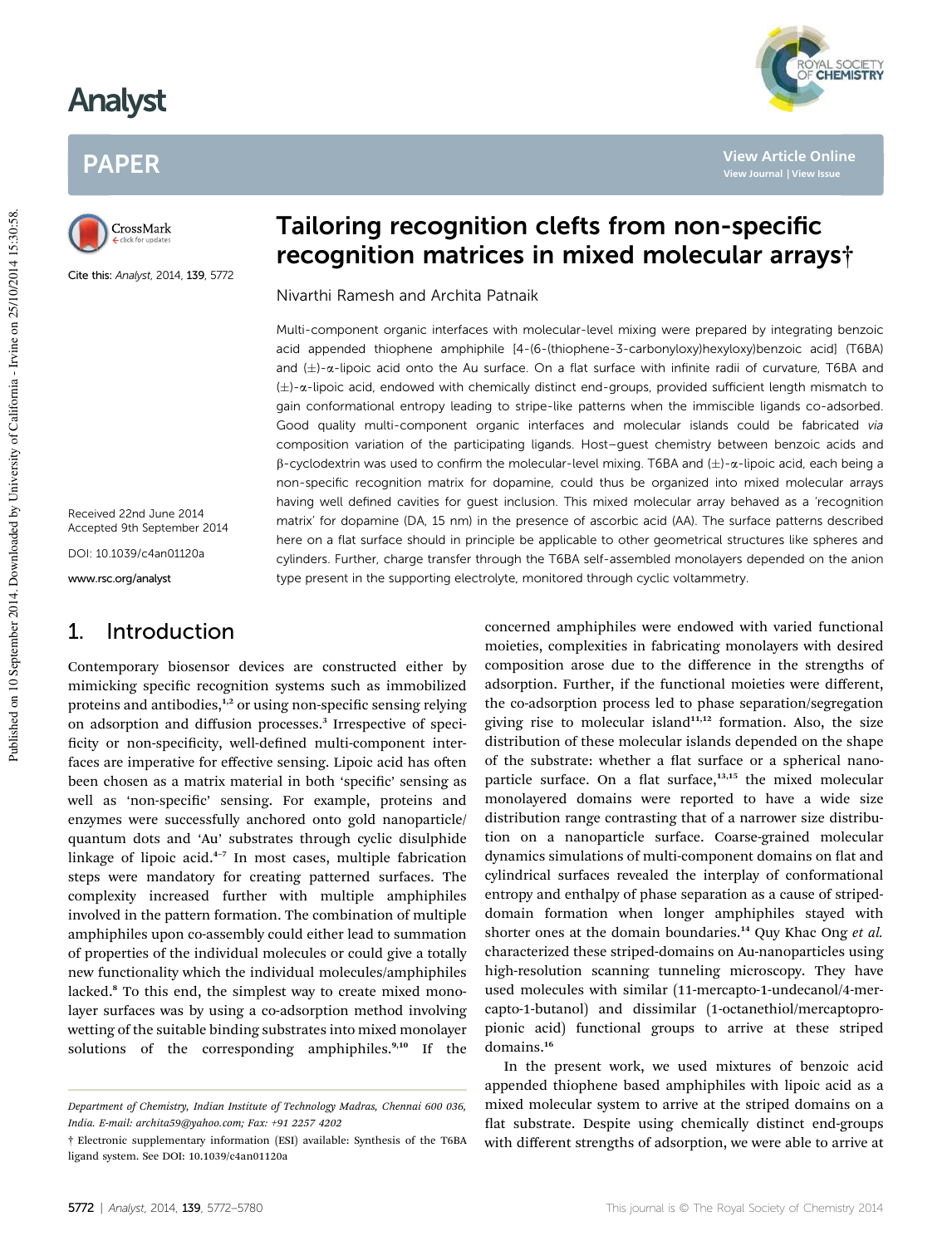different patterns by varying the composition. These striped domains were characterized by high-resolution atomic force microscopy (AFM) and electrochemically by cyclic voltammetry. We further demonstrate the application of striped domains in the field of biosensors to sense dopamine, a neuro-transmitter. Before the actual dopamine sensing, the striped domains were shown to consist of alternate layers of T6BA and  $(\pm)$ - $\alpha$ lipoic acid. Host–guest chemistry between benzoic acid and  $\beta$ -cyclodextrin was used to confirm the molecular-level mixing. Cyclodextrins form inclusion complexes with a wide variety of guest molecules owing to the presence of lipophilic interior cavities.<sup>17</sup>–<sup>19</sup> Chemically, a single b-cyclodextrin molecule comprises of 7  $\nu$ -(+) glucopyranose residues attached by  $\alpha$ -(1,4) glucosidic bonds and geometrically is represented as a toroid, exposing secondary hydroxyl groups at the larger opening and primary hydroxyls at the smaller opening. As a result of this spatial projection, the interior is considerably less hydrophilic and is able to host hydrophobic guests primarily through noncovalent interactions. The average diameter of this interior cavity was estimated to be 0.69 nm, while that of the larger opening to be 0.84 nm bigger, rendering it an overall shape of a truncated cone. Finally, the mixed molecular array is presented as a 'recognition matrix' for dopamine.

# 2. Experimental section

# 2.1 General methods

All the reagents used in the present report were of highest purity and purchased from Aldrich Chemicals, Inc. and were used as such. All the solvents used in this study were of HPLC grade. If the solvent was water, it was triply distilled with a resistivity of 18.2 mΩ cm at 25 °C. β-Cyclodextrin was procured from Avra Synthesis Pvt. Ltd. The molecule T6BA is synthesized (ESI, Scheme 1†), purified and characterized (Fig. S1-S6†) prior to further experiments.

### 2.2 Preparation of silicon substrates

The silicon (100) wafers were soaked in  $3:1 \text{ H}_2\text{SO}_4-\text{H}_2\text{O}_2$ (30%) solution (Caution: highly corrosive!) and then rinsed extensively with triple distilled water and ethanol solution.

### 2.3 Preparation of gold electrodes

All the gold electrodes (2 mm in diameter) for electrochemical measurements were polished with 0.3 µm alpha alumina powder & 0.05 µm gamma alumina powder on a felt pad for at least 20 min, then rinsed several times with ethanol and tripledistilled water, and finally sonicated in triple-distilled water and absolute alcohol for 15 min, successively. The polished electrodes were further immersed in a 0.5 M  $H_2SO_4$  solution and cleansed electrochemically by applying consecutive cycles of negative potentials between  $-0.4$  V and  $-1.2$  V until the obtained voltammograms no longer changed and a characteristic voltammogram of a clean Au electrode was obtained. The electrodes thus cleaned were stored in millipore water for further use.

# 2.4 Preparation of self-assembled monolayers (SAMs) by the co-adsorption method

All the SAMs were generated by exposing the freshly cleaned gold substrates to T6BA and  $(\pm)$ - $\alpha$ -lipoic acid simultaneously in the solution phase. The concentrations of  $(\pm)$ - $\alpha$ -lipoic acid  $(1 \text{ mM})$  to T6BA  $(2 \text{ mM})$  were varied to attain a final ratio of  $1:2$ . Mixed SAMs of  $(\pm)$ - $\alpha$ -lipoic acid and T6BA were prepared by immersing the gold substrate in the respective solutions in methanol for at least 24 hours. After formation of the SAM, the substrates were rinsed several times with methanol and dried under N<sub>2</sub> purging.

# 2.5 Atomic force microscopy

Mixed self-assembled monolayers fabricated by the co-adsorption method as well as solvent cast films were analyzed using an atomic force microscope (XE-100, Park Systems, Korea) in noncontact and contact modes. A  $5 \mu m XY$  scanner head was used for operating in both contact and non-contact modes. The cantilevers (SHOCONA-SS and ACTA, AppNano) were fitted with monolithic, single crystal silicon tips with radii of curvature <5 nm. Probes used in noncontact mode imaging had a 300 kHz resonance frequency with a spring constant of 40 N  $\mathrm{m}^{-1}$ . Images around 5  $\mu$ m  $\times$  5  $\mu$ m size were acquired with a scan rate of 1 Hz whereas images under 500 nm  $\times$  500 nm area were scanned at a rate of 2 Hz to 4 Hz and were analyzed using XEI image analysis software. To compensate for the sample tilt, all the images were subjected to first order plane fitting. All the images reported were raw and no filtering was applied after the first order plane fitting.

# 2.6 Computational methods

Geometry optimization of the monomers was done using density functional calculations at the B3LYP/6-31+G(d,p) level of theory, as included in the Gaussian 09 set of programs. ONIOM (B3LYP/6-31G(d):AM1) hybrid calculations were performed on T6BA/b-cyclodextrin inclusion complexes. All the optimizations were carried out with tight convergence criteria without any symmetry constraints. Geometry optimizations were then followed by frequency calculations to calculate the vibration modes of the molecules and also to ensure the global minimum of the stationary points. All the TDDFT (timedependent density functional theory) calculations were performed at the B3LYP/6-31G(d) level of theory. To take solvent effects into consideration while experimental transition energies were compared with calculated excitation energies and oscillator strengths, the IEFPCM (integral equation formalism polarizable continuum model) was applied. Energy calculations were done for the first 25 vertical excited states.

### 2.7 Electrochemical techniques

Electrochemical measurements based on cyclic voltammetry (CV) and differential pulse voltammetry (DPV) were carried out using a CHI-910B electrochemical workstation (CH Instruments, USA). Measurements were performed in a three-electrode cell with Au as the working electrode and Pt wire as the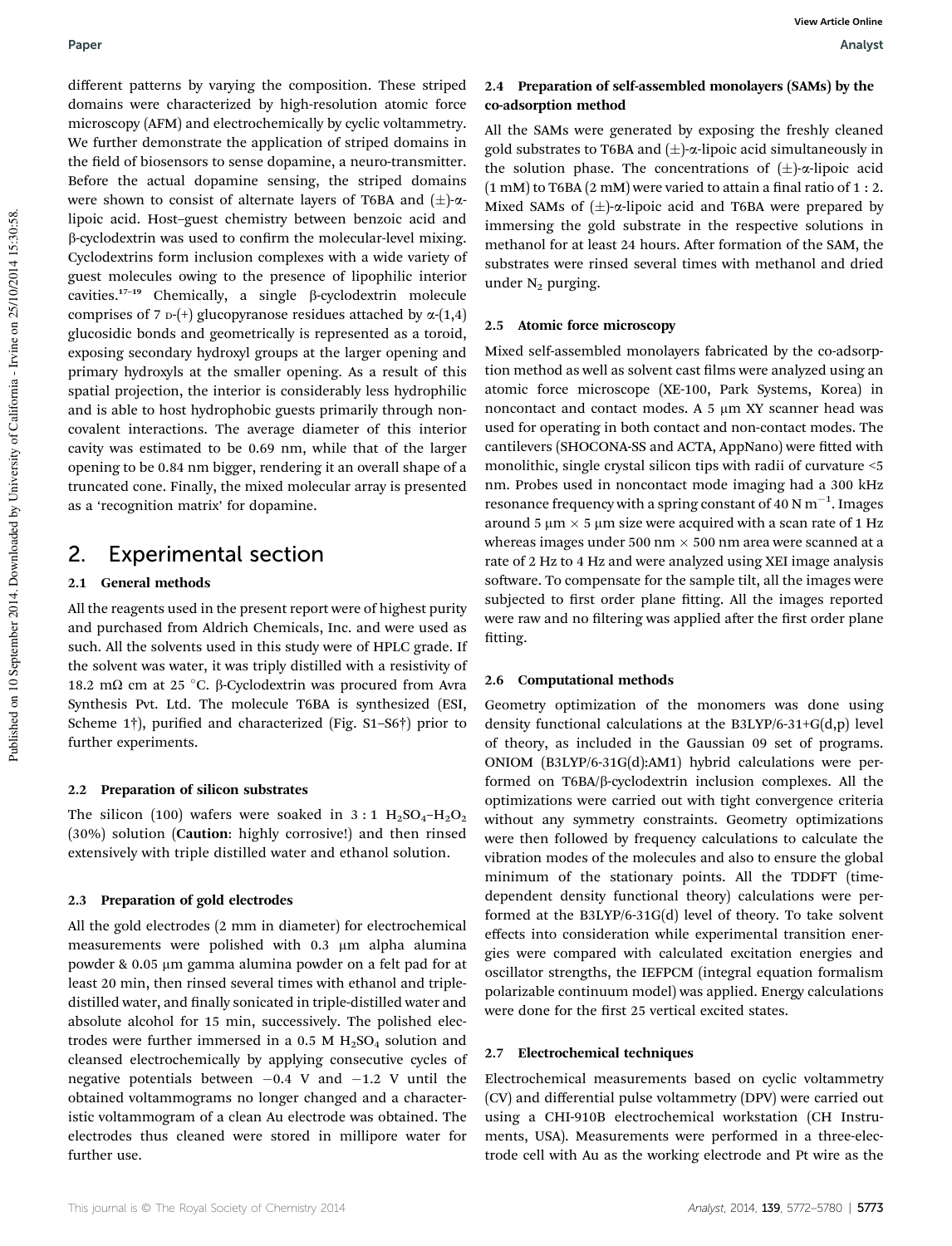counter electrode. All potentials were recorded with respect to the Ag/AgCl (1 M KCl) reference electrode and with 0.1 M KCl as the supporting electrolyte in which 0.1 mM aqueous solution of  $K_4[Fe(CN)_6]$  or  $K_3[Fe(CN)_6]$  acted as the electroactive species. The solution was purged with  $N_2$  before each experiment.

# 3. Results and discussion

# 3.1 Solution phase aggregation of multicomponent amphiphiles

The molecule T6BA (Fig. 1a), synthesized towards fabricating multi-component organic interfaces, can be represented as a molecular string bearing dual anchor units. The thiophene end can bind onto the gold surface whereas the benzoic acid functionality could be chemisorbed onto metal/metal oxide surfaces, such as ITO (or Silicon,  $SiO<sub>2</sub>$ ), in accordance with Pearson's HSAB principle. Our previous work on amphiphilized benzoic acids indicated very low critical aggregation concentrations<sup>20</sup> owing to hydrogen bond induced aggregation. T6BA rapidly aggregated in chloroform. Scanning probe microscopy and scanning electron microscopy were carried out to investigate the assembled patterns. Typically, 1 mM solutions when deposited onto silicon (100) substrates either by solvent-casting or by incubating the substrates, yielded ribbon-like aggregates. The isolated ribbons were  $\sim$ 300 nm wide and had lengths of a few hundreds of microns (Fig. 1b and c). The self-assembly of T6BA in non-polar solvents was mainly driven by acid dimerization due to benzoic acid functionalities. The ribbon-like aggregation is in striking contrast to our previous observations in non-thiophene appended systems<sup>20</sup> where benzoic acids primarily gave rise to ill-defined aggregates/precipitates with no specific geometry. The increase in concentration resulted in the decrease of aspect ratios (Fig. 1d and e).

Achieving good quality multi-component organic interfaces requires controlling of this hydrogen bonding. As polar solvents do not favor hydrogen bonding, the self-assembly process was



Fig. 1 (a) Geometry-optimized chemical structures under study. (b–e) depict recorded structural changes from topographic AFM imaging and scanning electron microscopy. (b) Non-contact mode AFM image of the self-assembled micro-ribbons of T6BA (1 mM) formed in chloroform solution. (c–e) SEM micrographs of T6BA at 1 mM, 3 mM and 5 mM, respectively.

followed in these solvents by monitoring the absorption spectral changes. Benzoic acid is reported to show a red shift if it acts as a proton acceptor and a blue shift if it behaves as a proton donor when ethereal solvents are added. In cases where it acts simultaneously as both a proton donor and a proton acceptor, red and blue shifts could occur in cases of dimerization and in the presence of ethanol, respectively.<sup>21</sup> The experimental absorption spectra of T6BA in methanol and chloroform solution are presented in Fig. 2a and c. The absorption maximum is red-shifted by 15 nm in methanol as the concentration of T6BA is increased (Fig. 2a). In a strong dielectric solvent environment, self-association of T6BA will be minimized due to strong solute–solvent interactions, primarily comprising of dipole and hydrogen bonded interactions.<sup>22,23</sup> In aliphatic alcohols like methanol, monomers are stabilized by hydrogen bonding with the solvent. T6BA exists as a H-bonded dimer in chloroform solution. An infinitely dilute solution of T6BA in chloroform would contain unsolvated monomeric molecules of T6BA and unsolvated dimers with increasing concentrations of the ligand. In view of the alcohol-assisted monomeric state of T6BA in methanol, further experiments involving sensor fabrication were done in the same solvent



Fig. 2 The concentration (mM) dependent UV-visible absorption spectra of T6BA in (a) methanol and (c) chloroform. (b and d) Comparison of experimental vs. calculated absorption spectra of T6BA in methanol and chloroform, respectively. Experimental spectra were obtained in the respective solvents whereas calculated spectra were determined using TD-DFT (time dependent density functional theory) at the B3LYP/6-31G(d) level of theory with implicit solvation. (e) Comparison of experimental vs. calculated absorption spectra of T6BA in methanol where methanol is considered explicitly. (f) Methanolassisted monomeric state computed at the B3LYP/6-31G(d) level of theory. All absorbances in the experimental/theoretical comparative plots were normalized to the absorbance maximum within the region shown.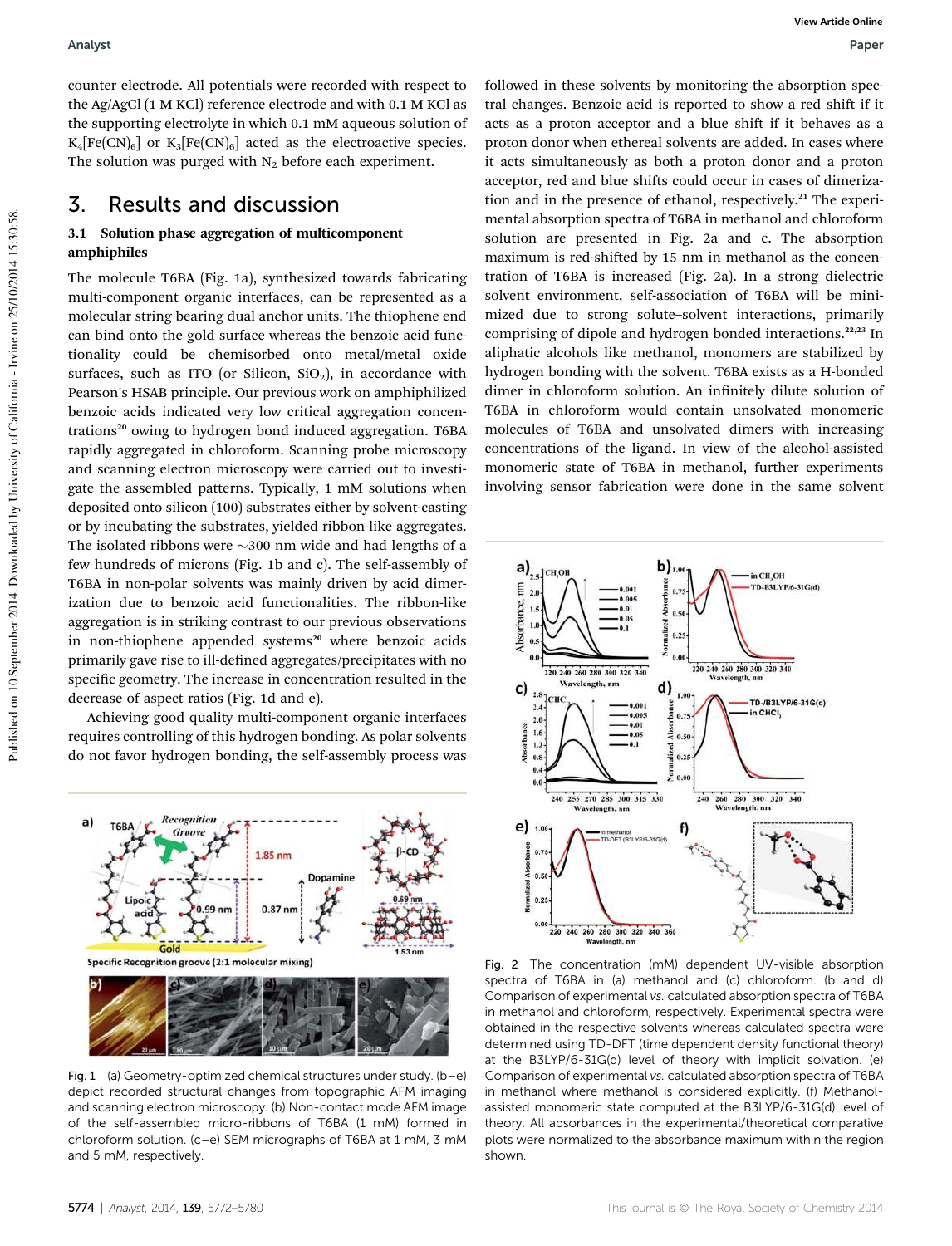# Paper Analyst

medium. Computed electronic transitions using TD-DFT (timedependent density functional theory) implemented in the Gaussian 09 set of programs matched with the experimental absorption spectrum. A comparison for T6BA in methanol is reported in Fig. 2b showing a single feature in the experimental spectrum. Further, good agreement between theory and experiment in terms of the band position is seen. The theoretical band is composed of two groups of transitions at 254.39 nm and 243.58 nm. The initial and final states of the band at 254.39 nm (oscillator strength,  $f = 0.559$ ,  $\pi - \pi$ <sup>\*</sup>) are HOMO and LUMO+1, respectively. Both the states are localized on benzoic acid (Fig. S7†). Interestingly, the computed band at 243.58 nm is relatively weak with an oscillator strength of 0.023. HOMO $-1$ and LUMO are the initial and final states of the band at 243.58 nm  $(1\pi-\pi^*)$  and are localized on the thiophene ring. Likewise, the computed band position for T6BA in chloroform is in agreement with the experimentally observed band feature. Moreover, computed spectra for monomeric T6BA underestimate the band position in chloroform (Fig. 2d) compared to overestimation in methanol (Fig. 2b). This indirectly evidences the existence of exclusive dimers in chloroform and hence, the underestimation when a monomer was computed. Experimental bathochromic shifts with increasing concentrations of T6BA in methanol (Fig. 2a) are solely due to the strong association of methanol with T6BA where the carbonyl group of the carboxylic acid is a proton acceptor. Additionally, the computed absorption spectra match well with experimental spectra (Fig. 2e) when the solvent is considered explicitly confirming the presence of the alcohol-assisted monomeric state (Fig. 2f) in methanol. The frontier molecular orbital isosurfaces derived through TDDFT for T6BA in methanol (IEFPCM model for solvation) are represented in Fig. S7.†

# 3.2 Multi-component anisotropic organic interfaces: fabrication of the sensor

As multi-component organic interfaces are the goal in building a sensing platform, self-assembly in methanol was studied at controlled compositions of T6BA and  $(\pm)$ - $\alpha$ -lipoic acid. Supported by absorption spectra and TD-DFT calculations, selfassembly in methanol was studied as monolayers can be grown easily. Previous efforts to generate multi-component organic interfaces relied predominantly on the co-adsorption of two or more ligands. These efforts were hampered by the tendency of the adsorbates to form single-component domains or "islands" on the surface. The possible modes of mixing of T6BA and  $(\pm)$ - $\alpha$ -lipoic acid on different flat surfaces are represented in Fig. 3. The mixing mode 3 represented in Fig. 3 is ideal for 'recognition and sensing' as recognition sites are developed in the process of chemisorption at the gold surface. High resolution atomic force microscopy in non-contact mode was used to probe the molecular level mixing of  $(\pm)$ - $\alpha$ -lipoic acid and T6BA.

Phase imaging was done additionally to bring subtle contrast to the force microscopic images. Ideal mixing, if not homogeneous, was seen in methanol at 1 : 2 composition of  $(\pm)$ - $\alpha$ -lipoic acid with T6BA on silicon (100) surfaces (Fig. 4a–c). The presence of stripe-like domains in the nanospheres is noticed in the



Fig. 3 Possible modes of 'mixing' of monolayers on the gold and metal oxide substrates. Functional groups bind to the substrate in accordance with Pearson's HSAB principle. Hard bases like carboxylates anchor to hard acids like metal oxides whereas soft bases like thiolates and thiophene bind onto soft acids like gold.

phase image (Fig. 4d). Benzoic acid moieties are prone to bind onto the silicon surface rather than the thiophene functionality; the mode of molecular organization/the grooves in the striped



Fig. 4 (a–c) Topographic non-contact mode AFM images showing well-ordered multi-component domains of  $(\pm)$ - $\alpha$ -lipoic acid and T6BA mixed in 1 : 2 ratio on the Si (100) substrate with corresponding line profiles. The associated corrugated line profile on a single stripelike domain indicates recognition sites present on the mixed SAM. Each recognition site is represented by a central  $(\pm)$ - $\alpha$ -lipoic acid surrounded by T6BA on either sides. (d) Phase image showing wellordered and striped multi-component domains of  $(\pm)$ - $\alpha$ -lipoic acid and T6BA mixed in  $1:2$  ratio on the Si (100) substrate. (e)  $1:1$  and (f) 2 : 1 composition mixtures of  $(\pm)$ - $\alpha$ -lipoic acid and T6BA in methanol.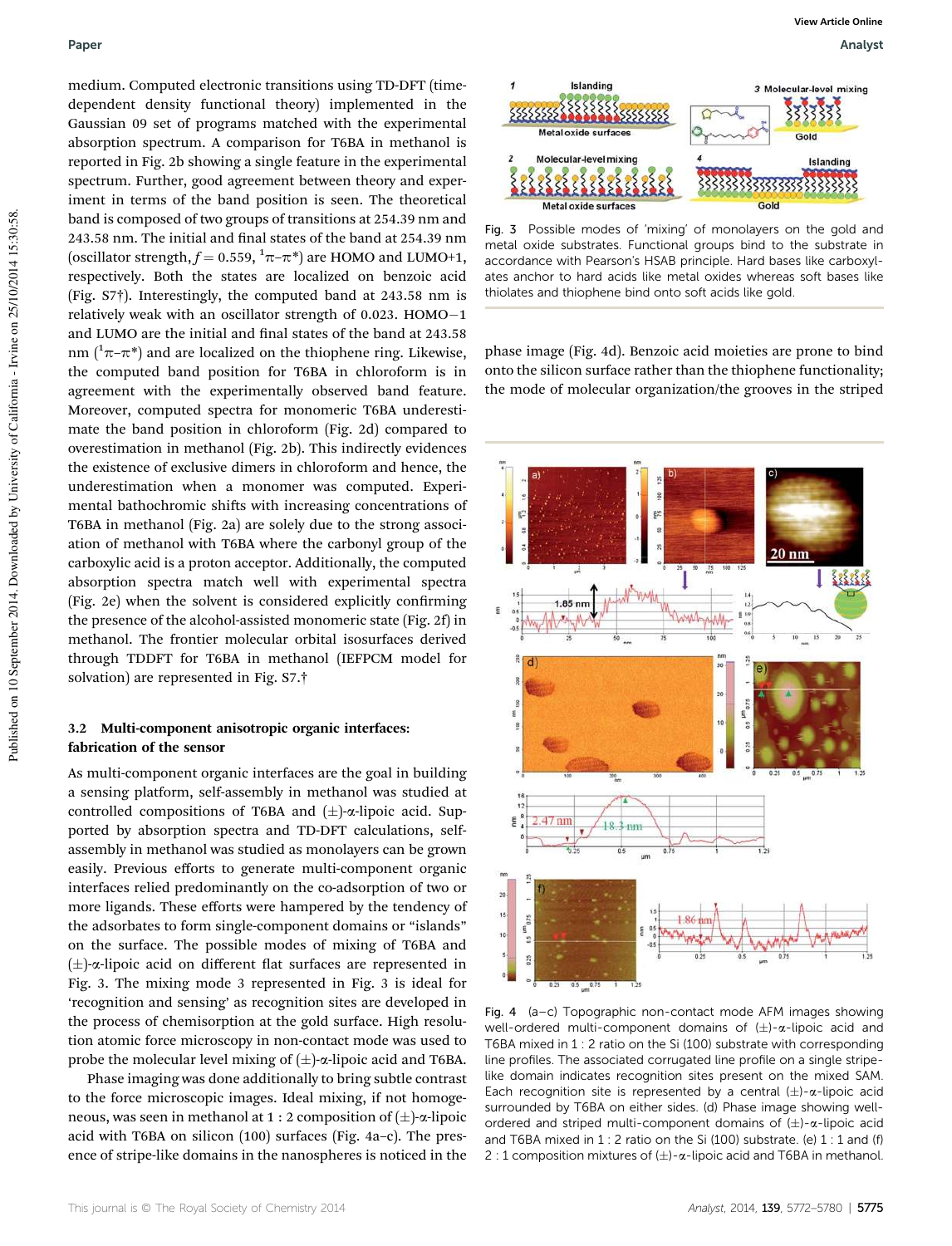nanospheres are represented beside the line profile of Fig. 4c. The Glotzer group performed extensive atomistic and mesoscale simulations and STM imaging to explain the origin of experimentally observed stripe-like patterns formed by immiscible ligands (1-butanethiol and 1-hexanethiol), co-adsorbed on the surfaces of gold and silver nanoparticles.<sup>24</sup> Interestingly in the present experiments,  $(\pm)$ - $\alpha$ -lipoic acid and T6BA with spacers of C4 and C6 lengths showed striped patterns on a flat silicon surface. The length mismatch is significant enough to give a gain in conformational entropy and free volume by creating additional striped interfaces. The line profile on the striped particle in Fig. 4c indicates the clefts formed by an alternate arrangement of  $(\pm)$ - $\alpha$ -lipoic acid and T6BA. The line profile on a single striped nanosphere passing through the silicon surface indicates a height of 1.85 nm (Fig. 4b) which agrees with the DFT calculated height of T6BA. 1 : 1 and 2 : 1 compositions of  $(\pm)$ - $\alpha$ -lipoic acid–T6BA gave phase separated/ segregated molecular islands (Fig. 4e) and randomly distributed nanospheres (Fig. 4f) ,respectively. The line profile across randomly distributed nanospheres indicates a height of 1.86 nm confirming the presence of T6BA monolayers in which  $(\pm)$ - $\alpha$ -lipoic acid is distributed in a random fashion. The line profile across the phase separated islands (Fig. 4e) indicates several nanometer heights owing to self-dimerization between T6BA molecules (or between  $(\pm)$ - $\alpha$ -lipoic acid molecules) as well as cross-dimerization between T6BA and  $(\pm)$ - $\alpha$ -lipoic acid. Additionally, experiments were carried out on ITO substrates where the benzoic acid moiety of T6BA and aliphatic carboxylate of  $(\pm)$ - $\alpha$ -lipoic acid chemisorb onto the ITO surface when coadsorbed in 2 : 1 ratio. AFM topographic images of pristine T6BA SAMs in Fig. 5a and b showed ultrathin nanofibers of  $\sim$ 10 nm thickness and a height of a single monolayer. A 2 : 1 mixture (T6BA–lipoic acid) showed micro-phase separation (highlighted



Fig. 5 Topographic non-contact mode AFM images of the selfassembled monolayers of (a) and (b) T6BA on the indium tin oxide (ITO) surface. (c) Schematic illustration of chemisorbed monolayers of pristine T6BA on the ITO surface. (d) Multicomponent organic interface of T6BA and  $(\pm)$ - $\alpha$ -lipoic acid (2 : 1) on the ITO surface along with the schematic illustration.

yellow coloured region in Fig. 5d) where nanofiber islands of T6BA arranged alternatively with the lipoic acid phase.

# 3.3 The striped T6BA monolayers and their  $\beta$ -CD inclusion complexes

The composition of T6BA and  $(\pm)$ - $\alpha$ -lipoic acid used in the formation of striped monolayers was employed for fabricating the mixed SAMs on a flat gold surface. Here, the thiophene part of T6BA and the disulphide moiety of lipoic acid were anchored onto the gold surface. The striped monolayer structure (now on the Au surface) from T6BA with alternating  $(\pm)$ - $\alpha$ -lipoic acid molecules was confirmed from the formed inclusion complexes of  $\beta$ -cyclodextrin with benzoic acid. Fig. 6a depicts a supramolecular approach to probe the molecular-level mixing through



Fig. 6 (a) Single component SAM and multi-component SAM with islanding (not shown) show no inclusion complex formation. Internal negatively charged redox probe  $[Fe(CN)_6]^{3-}$  will have little resistance due to the presence of T6BA SAM. Mixed SAM of  $(\pm)$ - $\alpha$ -lipoic acid with T6BA shows complex formation in which benzoic acid is hydrogen bonded with primary hydroxyl groups of cyclodextrin. The green arrows indicate possible hydrogen bond formation between aliphatic carboxylic acid of  $(\pm)$ - $\alpha$ -lipoic acid and secondary hydroxyl groups of b-CD. This additional hydrogen bond formation is expected to control the fast equilibrium between the monomer and host–guest complex. (b) Inclusion complexes of benzoic acid, alkyl chain and thiophene moieties with  $\beta$ -CD. (c) 1-D potential energy curve evaluated at the M06l/6-31G(d) level of theory by varying the H-bond distance between the  $\beta$ -CD and the aliphatic carboxylic acid of  $(\pm)$ - $\alpha$ -lipoic acid.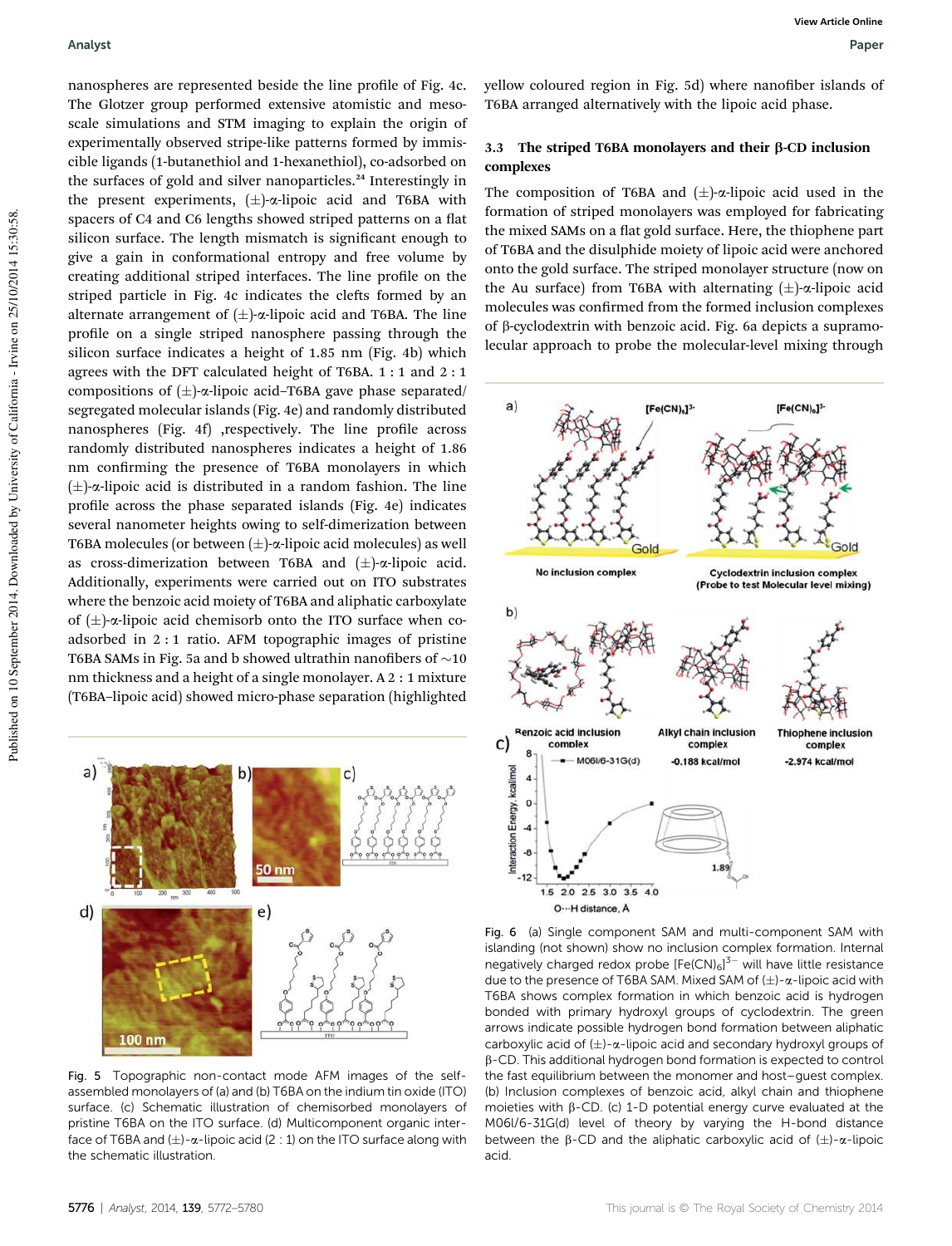# Paper Analyst

the use of  $\beta$ -cyclodextrin ( $\beta$ -CD), a class of truncated cone-shaped macrocyclic hosts with six glucopyranoside units, exposing primary (on the lower perimeter side) and secondary hydroxyl groups (on the higher perimeter side).  $\beta$ -CD can form stable 1 : 1 or 2 : 1 complexes with hydrophobic guests in water. T6BA having hydrophobic thiophene and comparatively less hydrophobic benzoic acid can form a  $1:2$  (two  $\beta$ -CDs) complex in the bulk and if anchored, can form a 1 : 1 complex. The formed inclusion complex could act as a molecular barricade by completely blocking electron transfer from the redox probe  $[Fe(CN)_6]^{3-}$  to the gold working electrode, in the case of a voltammetry experiment (Fig. 6a). Benzoic acid forms inclusion complexes with both  $\alpha$ - and  $\beta$ -CDs having association constants on the order of 550-750  $M^{-1}$  and 48  $M^{-1}$ , respectively.<sup>25</sup> This very low association constant of 48  $M^{-1}$  with  $\beta$ -CD indicates a rapid equilibrium between the complex and the free molecules. This fast equilibrium can be controlled to an extent if the exterior hydroxyl groups can be indulged in hydrogen bonding (green arrows in Fig. 6a). The carboxylic acid group of the lipoic acid strongly binds with the secondary hydroxyl group of cyclodextrin by  $\sim$ 12 kcal mol<sup>-1</sup>, thus slowing down the fast equilibrium process. The one-dimensional potential energy curve for this interaction is given in Fig. 6c.

In what concerns the inclusion compounds, several possible inclusion geometries were tested by full optimization calculations using the two-layer approximation of Morokuma *et al.*, as implemented in Gaussian 09 as ONIOM methodology.<sup>26</sup> It is observed from computed energies that the order of interaction of cyclodextrin with different functional groups (Fig. 6b) of T6BA is, benzoic acid (6.27 kcal mol<sup>-1</sup>) > thiophene ester (2.97 kcal mol<sup>-1</sup>) > alkyl chain (0.188 kcal mol<sup>-1</sup>). The fact that AFM results in Fig. S8a,† where the stripe-like nanospheres were treated with  $\beta$ -CD solution in methanol, did not show any corrugated line profile as in the absence of  $\beta$ -CD suggests much more probability of complex formation if benzoic acid is present. This feature confirmed the presence of the thiophene/  $\beta$ -CD complex at the surface by filling the clefts, formed due to the alternate arrangement of T6BA and  $(\pm)$ - $\alpha$ -lipoic acid. Further, the absorption spectrum confirmed complex formation in the bulk phase with the  $T6BA/B-CD$  inclusion complex showing an absorption maximum, red shifted by 5 nm in comparison to an uncomplexed T6BA (Fig. S8b†).

#### 3.4 Dopamine sensing in the mixed molecular arrays

Cyclic voltammograms were recorded for the mixed SAM on the Au electrode with 0.1 mM  $\text{Fe(CN)}_6^{3-}$  as the redox probe and 0.1 M KCl as the supporting electrolyte. Cyclodextrin solution was injected into the electrochemical cell to make the cyclodextrin– T6BA complex and was kept for 6 h allowing sufficient time for the formation of the complex, following which cyclic voltammograms were recorded. The CV profiles in Fig. 7a confirm the formation of the T6BA/b-cyclodextrin complex due to which electron transfer across the surface has been blocked. Further, the complex formation could only be feasible for a specific orientation of lipoic acid and T6BA, as depicted in Fig. 6a.



Fig. 7 (a) Cyclic voltammograms of  $\mathsf{Fe(CN)_6}^{3-/4-}$  in 0.1 M aqueous KCI at the bare Au electrode, the mixed SAM modified electrode without  $\beta$ -cyclodextrin and the mixed SAM modified electrode with  $\beta$ -cyclodextrin with 50 mV s<sup>-1</sup> scan rate. (b) Cyclic voltammograms obtained from 0.1 mM  $Fe(CN)_6^{3-}$  in 0.1 M KCl solution with the bare Au electrode at neutral pH (solid line), with the mixed SAM modified Au electrode at neutral pH (dashed line) and pH 9 (dotted line) at 50 mV s<sup>-1</sup>. Cyclic voltammograms of 1 mM solution of (c) AA and (d) DA in 0.01 PBS buffer. The red line, blue line and the black line indicate the current responses for the bare Au electrode, the modified Au electrode in AA solution and the modified Au electrode in DA solution, respectively.

Fig. 7b shows the cyclic voltammograms obtained for the bare Au electrode and the mixed SAM modified Au electrode at neutral pH and at pH 9.0. Both the aliphatic and aromatic benzoic acids would be deprotonated at pH 9, giving rise to a negatively charged surface. It is apparent that electron transfer from  $\text{Fe(CN)}_6^{3-}$  was nearly completely blocked at the modified Au electrode at pH 9. The CV results show that the response of the mixed SAM modified electrode is directly related to both solution pH and the probe's charge. This can be ascribed to the electrostatic environment at the film-solution surface. In PBS buffer solution, where the pH is 7.4, the surface carboxyl groups of lipoic acid ( $pK_a$  for aliphatic carboxyl groups  $\sim$ 4.76) and benzoic acid part of T6BA ( $pK_a$  for aromatic carboxyl groups  $\sim$ 4.2) are expected to dissociate. Thus, on the negatively charged film of the mixed SAM, the response of  $Fe(CN)_6^{3}$  was not observed. Electrostatic repulsion resists the access of  $Fe(CN)_{6}^{3-}$  to the electrode surface. Further, it is found that in PBS buffer (pH 7.4), AA is negatively charged (Fig. A1 in the ESI†). In our experiments, after immobilization of lipoic acid and T6BA, the signal of AA was suppressed (Fig. 7c) to a great extent, which could be favorable for the detection of DA in a physiological environment. Moreover, DA has been found to be in a positively charged state up to pH 8.0 and thus it is expected to reach the electrode surface and undergo redox reaction (Fig. 7d). The results were in good agreement with a previous study.<sup>27</sup> The amino group of DA will be positively charged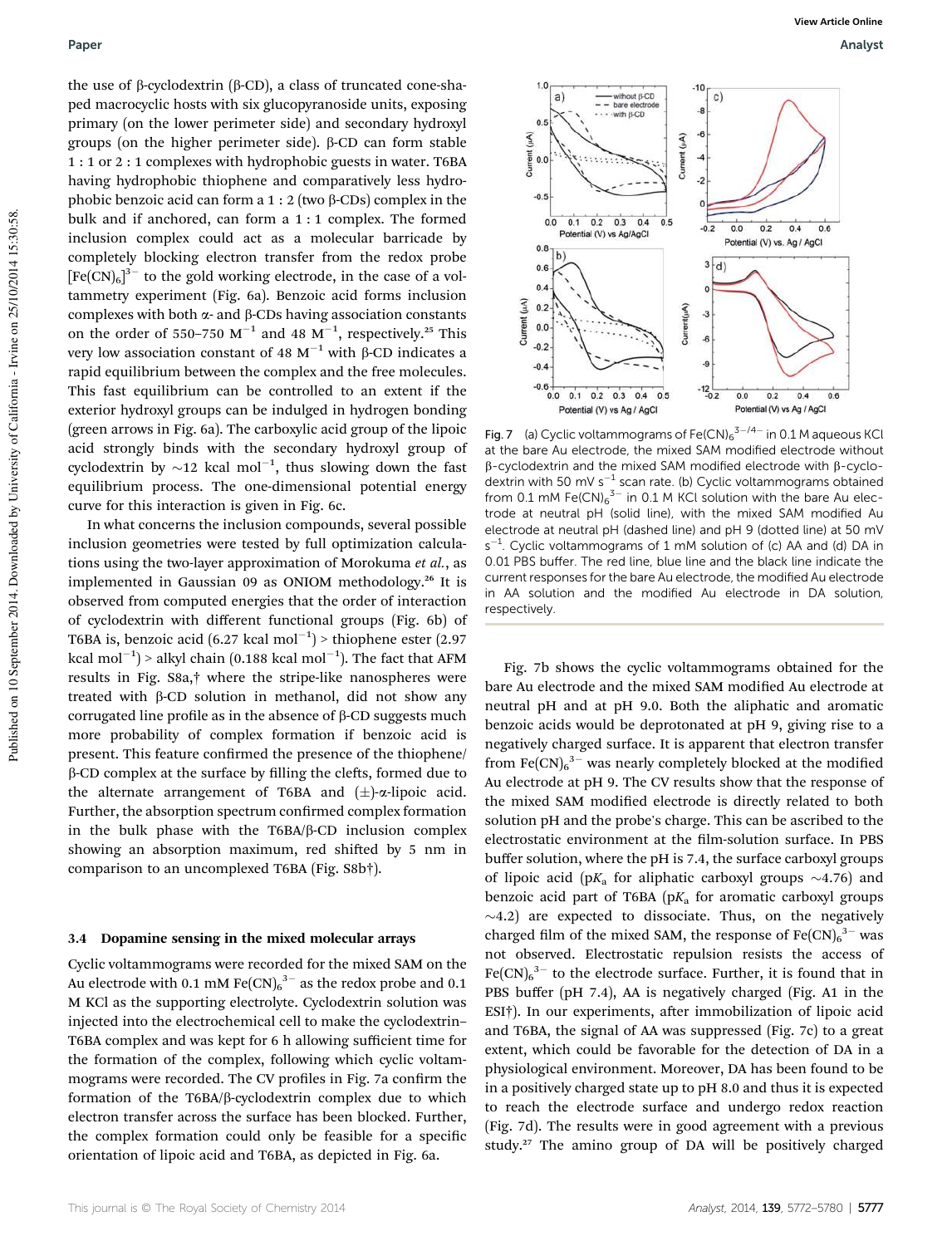$(pK_b = 8.87)$  at pH 7.4. This phenomenon of repelling negatively charged AA and attracting positively charged DA has been applied for the sensing of DA in the presence of high concentration of AA. Fig. 8a shows the cyclic voltammograms (CVs) of a mixed SAM modified Au electrode in PBS containing  $0.2 \mu M$  DA and 0.2  $\mu$ M AA. The CVs clearly show pairs of symmetric redox peaks that can be ascribed to the 'electron transfer–chemical reaction–electron transfer' (ECE) mechanism (Fig. A2 in the ESI†).

The anodic and cathodic peak currents,  $I_{pa}$  and  $I_{pc}$ , respectively were shown to increase linearly with the square root of the scan rate in the investigated range, from 20 to 200 mV  $s^{-1}$ , as shown in Fig. 8b. The linear relationship for the anodic peak current response is represented by  $I_{\rm pa} = 0.0574 v^{1/2} - 0.185$ , which suggests a diffusion-controlled oxidation of DA as the dominant mechanism. The selective determination of DA in the presence of ascorbic acid (AA) was investigated using differential pulse voltammetry (DPV). Fig. 9a shows the representative DPV curves of various DA concentrations in PBS solution (pH 7.0) in the presence of 1000  $\mu$ M AA using the mixed SAM modified Au electrode. The peak currents assigned to the oxidation of DA (at 0.17 V *vs.* Ag/AgCl) show a linear response (Fig. 9b) with increasing DA concentration represented by,  $I_p =$  $-0.104C<sub>DA</sub> - 0.63$ , whereas no apparent DPV signal was observed for AA. The above experiment demonstrated selective detection of the mixed SAM modified electrode towards DA at DA/AA concentration ratios from 1 : 10 000 to 1 : 1000 ascribed mainly to electrostatic interactions. The sensitivity could be attributed to the combination of several positive attributes of the specific grooves created on the mixed molecular arrays (MMAs) at the Au surface, where DA could bind not only through electrostatic interactions, but also *via* hydrogen bond stabilization and  $\pi$ – $\pi$  interactions (Fig. 10a). DFT calculations indicated the size of the formed groove to match with the size of the dopamine molecule, analogous to the lock and key mechanism (Fig. 10a). Additionally, the 1-D potential energy curve at the M062X/6-311++G(2d,2p) level of theory estimated the  $\pi$ - $\pi$ interaction energy between dopamine and benzoic acid to be 11.6 kcal mol<sup>-1</sup> (Fig. 10b). Further, the aliphatic carboxyl interacted with the positively charged dopamine with an estimated 86 kcal  $mol^{-1}$  through electrostatic and hydrogen



0.2  $\mu$ M DA and 0.2  $\mu$ M AA solution (pH 7.4 PBS) at different scan rates  $(a-k)$ : 20, 40, 60, 80, 100, 120, 140, 160, 180, and 200 mV s<sup>-1</sup>; (b) calibration plots of peak currents to square root of scan rates were obtained from CV.



Fig. 9 (a) DPV for different concentrations of DA (a) 0, (b) 0.1, (c) 0.2, (d) 0.3, (e) 0.4, (f) 0.7 and (g) 1  $\mu$ M in the presence of 1000  $\mu$ M AA on the mixed SAM modified Au electrode in pH 7.4 PBS. (b) Calibration plots of peak current to the concentration of DA from DPV on the mixed SAM modified Au electrode. DPV of the mixed SAM modified Au electrode in PBS solutions with different AA/DA ratios. The DA concentration was 0.1  $\mu$ M. (c) AA < DA: (a) 0.25 : 1; (b) 0.5 : 1; (c) 0.75 : 1; (d) 1 : 1. (d) AA > DA: (e) 2 : 1; (f) 3 : 1; (g) 4 : 1; (h) 5 : 1. (e) The DPVs at increasing concentrations of DA in 0.01 M PBS solution; DA concentration was varied as 15, 30, 45, 60, 75, 100, 125, 150 and 175 nM (from the bottom to the top respectively). (f) The calibration curve of DA obtained with the mixed SAM modified Au electrode in the presence of 100 µM AA and  $5 \mu M$  UA

bonding interactions, shown as H-bond assisted ion pair formation in Fig. 10c. This modified surface thus served as a specific sensor for DA. When AA was greater than DA, the change of AA at a constant concentration of DA did not cause any noticeable change of both peak current and peak potential of DA oxidation, indicating that the mixed SAM modified electrode was sensitive only to DA (Fig. 9d). On the other hand, when AA was less than DA at a constant concentration of DA, the variation of AA concentration had a significant influence on the peak current of DA oxidation (Fig. 9c). The results indicated that the peak current of DA oxidation increased with AA concentration and finally reached a plateau at an AA/DA ratio of 1. The above result shows the electro-catalysis of AA on DA oxidation,<sup>27</sup> in which the oxidized product of DA, dopamine-*o*-quinone, is chemically reduced by AA to DA again. When AA is less than DA (*i.e.*, AA concentration is lower than the oxidized form of DA), the limiting current apparently is controlled by the AA diffusion.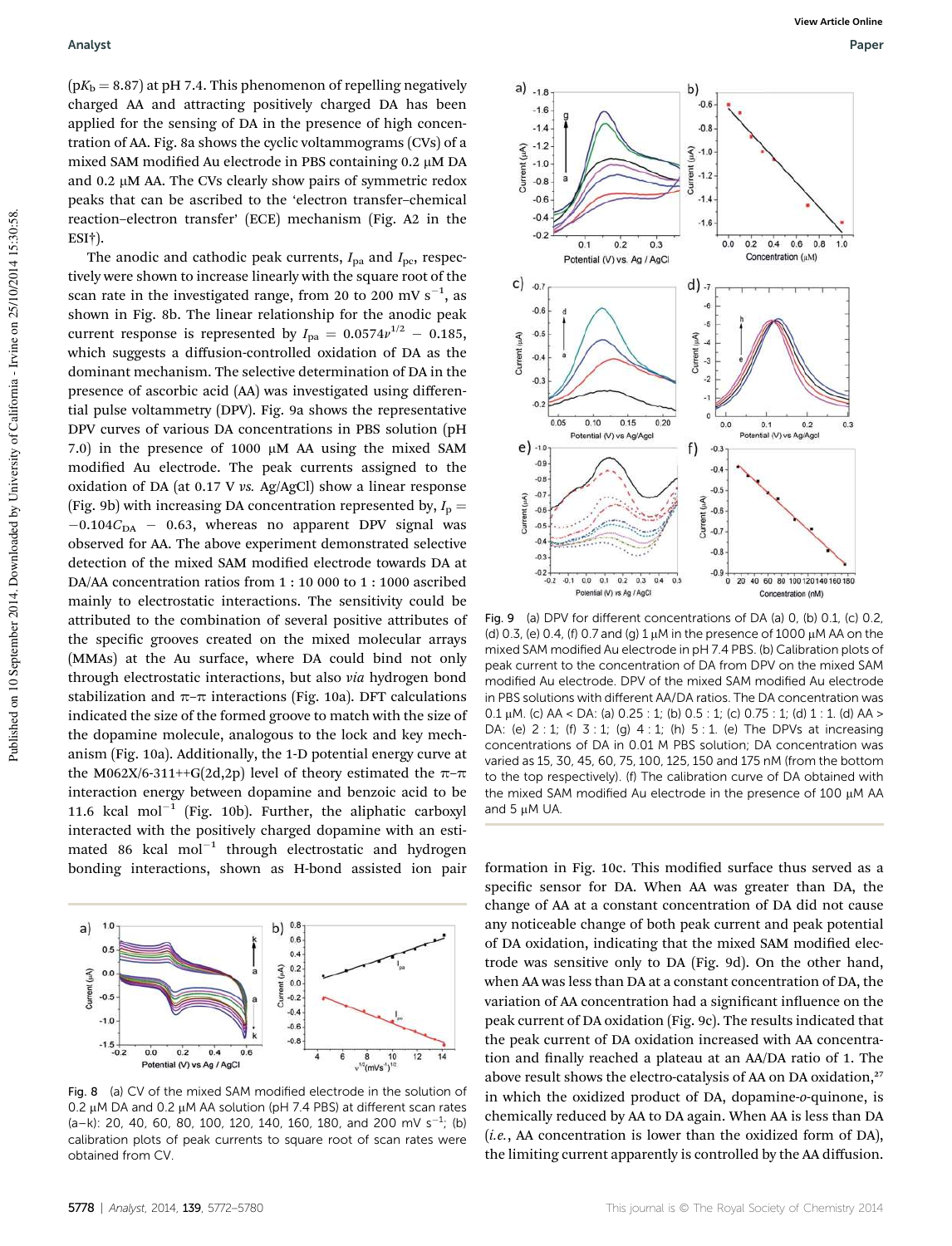

Fig. 10 (a) Mixed molecular array (MMA) on a gold surface with dopamine recognition sites. Binding mode of dopamine in the MMA recognition clefts. (b) 1-D potential energy curve for the estimation of the  $\pi$ – $\pi$  stacking interaction between benzoic acid and dopamine. For simplicity and high accuracy in performing computations, the long alkyl chain of T6BA is mutated while dopamine is deprotonated. Calculations were performed at the M062X/6-311++G(2d,2p) level of theory. (c) 1-D potential energy curve of the dopamine interaction with carboxyl of lipoic acid in the recognition cleft performed at the M062X/6-311++G(2d,2p) level of theory. The figure on the right side illustrates the H-bond assisted ion-pair formation.

This explains the fact that the peak current increases linearly against the increase of AA when AA is less than DA. However, when AA is greater than DA, the oxidized form of DA is lower than AA concentration and the electrolytic current is then limited by DA. This is the reason why the electrocatalytic current reached a plateau at an AA/DA ratio of 1 as shown in Fig. 9d. Uric acid (UA) can also cause serious interference with the electrochemical detection of DA. Fig. 9e shows the DPV responses at various concentrations of DA at the modified Au electrode in the presence of 100  $\mu$ M AA and 5  $\mu$ M UA. Fig. 9f demonstrates that the DPV responses are linearly related to the DA concentration when very low concentrations of DA has been used in the presence of comparatively higher concentrations of AA and UA. In the DPV curve, the redox peak for UA is not observed which has been seen at around 0.35 V for the modified electrode reported by Wu et al.<sup>28</sup> This implies that the presence of AA and UA has negligible effects on the detection of DA, which demonstrates the excellent selectivity of this sensor.

#### 3.5 Nanoseiving through T6BA self-assembled monolayers

We examined the integrity of pristine T6BA SAMs in terms of probable defects near the domain boundaries and whether they have any specific bearing on charge transport. The apparent electron transfer rate across the T6BA SAM modified Au (111) electrode was estimated from varied scan rates and their impact

on the cathodic and the anodic peak potentials. We observed that as the scan rate increased, the reaction departed from the Nernstian behavior resulting in a quasi-reversible cyclic voltammogram with a larger  $\Delta E_{\text{peak}}$  between  $E_{\text{p,a}}$  and  $E_{\text{p,c}}$  and an increased peak current. In an attempt to determine the electron transfer rate constant  $k$ , Laviron's approach,<sup>29,30</sup> valid for quasi reversible processes, was used. In Fig. 11, the cyclic voltammograms for the T6BA SAM modified Au electrodes in different electrolytes are shown. The calculated electron transfer rate constants for the T6BA SAM modified gold electrode were found to be  $1.25 \times 10^{-3}$ ,  $1.29 \times 10^{-3}$ ,  $0.31 \times 10^{-3}$  and  $0.16 \times 10^{-3}$  cm  $s^{-1}$  in KCl,  $K_2SO_4$ , KNO<sub>3</sub> and KClO<sub>4</sub>, respectively. From the voltammograms as well as the heterogeneous rate constant values we could see that the electrode kinetics slowed significantly, as indicated by the reduced peak currents. These results imply anion dependence of charge transfer across the T6BA SAMs. 1-Adamantanethiol monolayers on gold were previously reported to show anion-dependent charge transfer.<sup>31</sup> In their report, the authors stated that nanopores formed by defects in the SAM or in the interstitial space between 1-adamantanethiol monolayers had acted as nanoscopic sieves (Fig. 11e) that selectively passed anions depending on the size and hydrophilic



Fig. 11 CVs for the redox reaction of 0.1 mM Fe(CN) $_6^{3-}$  with different supporting electrolytes: (a)  $0.1$  M KCl, (b)  $0.1$  M K<sub>2</sub>SO<sub>4</sub>, (c)  $0.1$  M KNO<sub>3</sub> and (d)  $0.1$  M KClO<sub>4</sub>, on the T6BA SAM modified gold electrode at various scan rates: (a) 20 mV s<sup>-1</sup>, (b) 40 mV s<sup>-1</sup>, (c) 60 mV s<sup>-1</sup>, (d) 80 mV  $s^{-1}$  and (e) 100 mV  $s^{-1}$ . (e) Diffusing anions toward the T6BA SAM modified gold electrode. The arrows indicate anion flux during electrolysis.